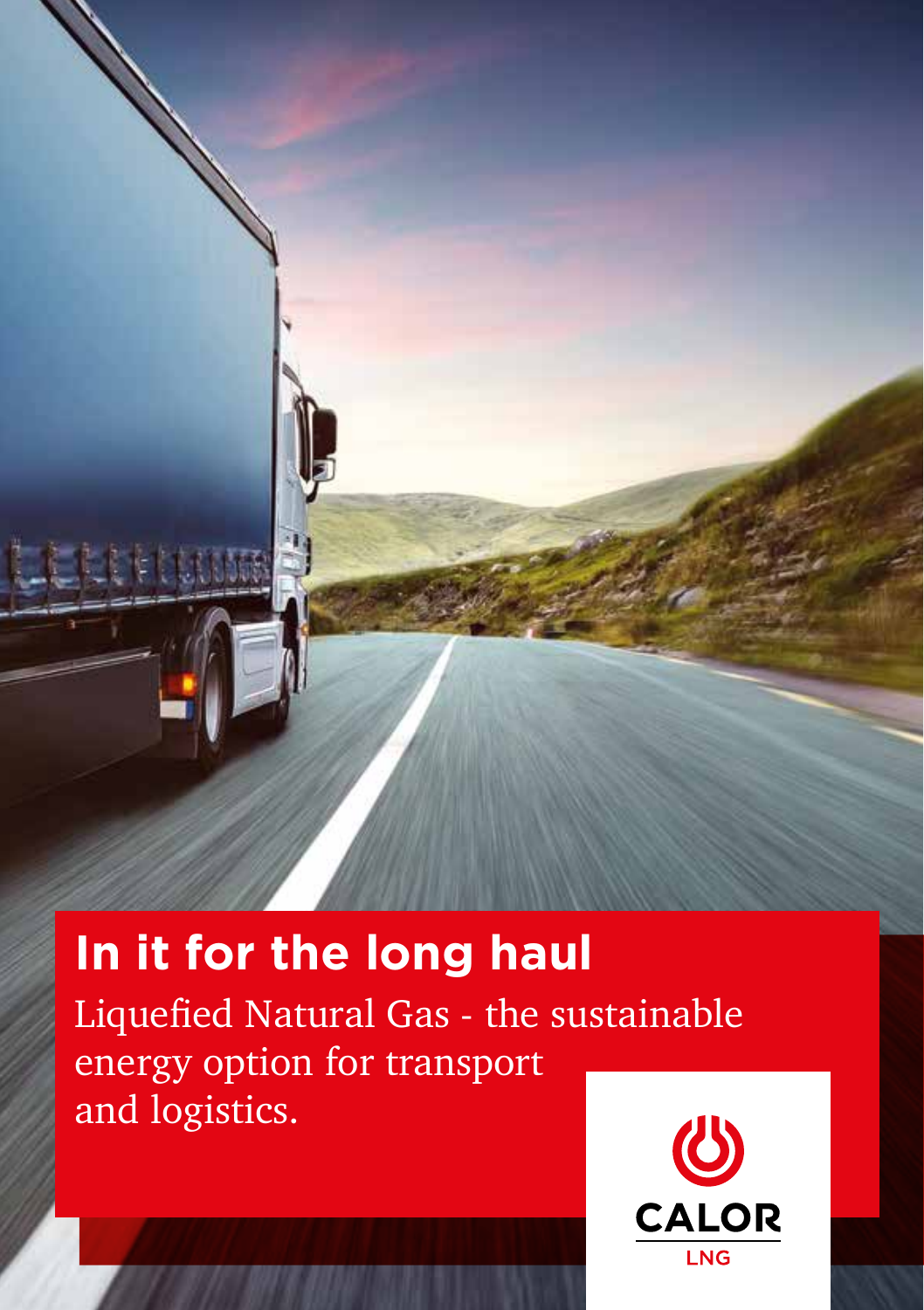# **Fresh thinking for fleets**

For over 80 years Calor has been at the forefront of alternative fuels in the transport sector as a leading supplier of liquefied gases. Since the 1970s, Calor has led the development of propane (Autogas) for vehicles. Throughout this time, Calor has developed a number of market-leading solutions to support the development of liquefied fuels, most recently liquefied natural gas (LNG).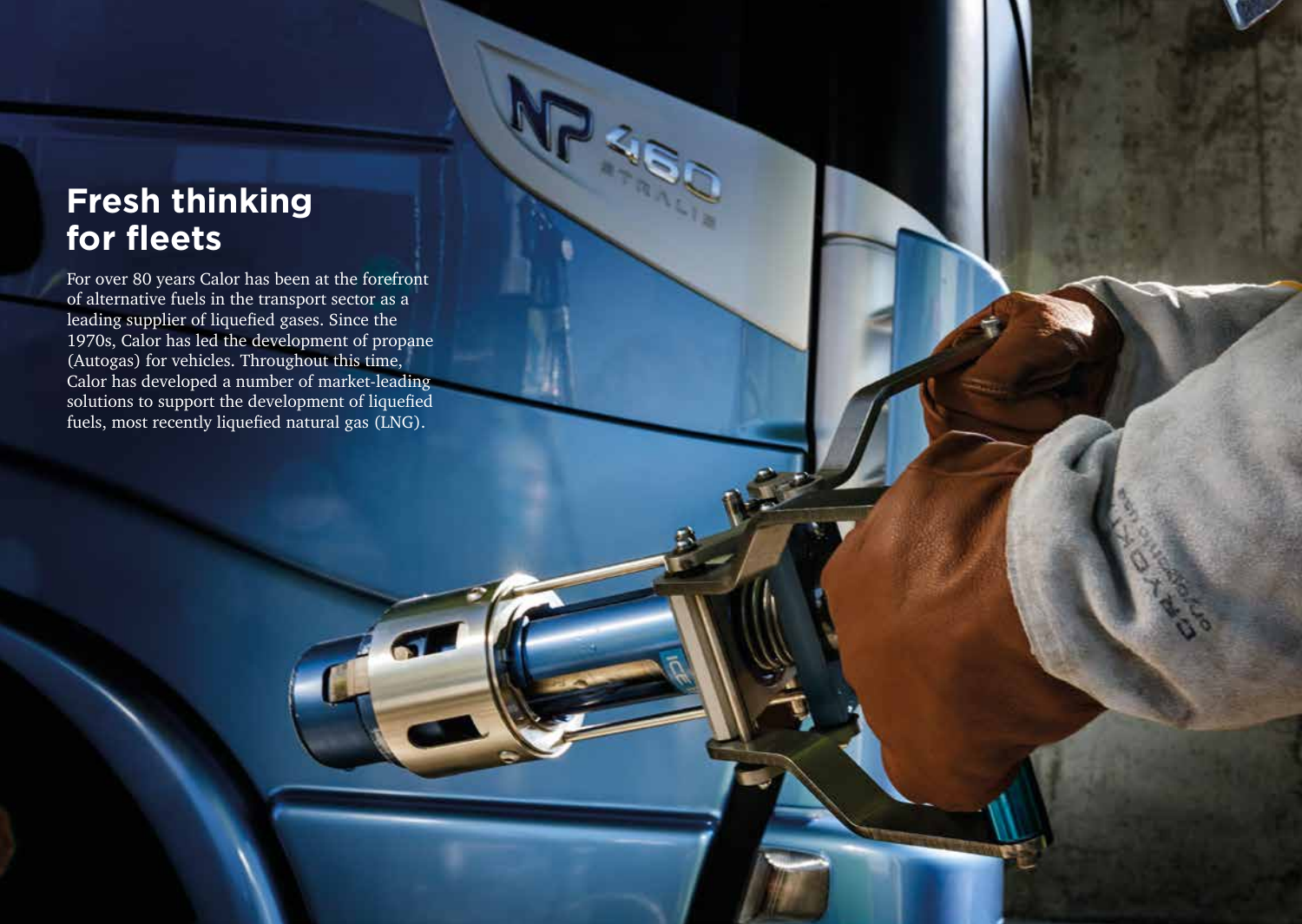

# **LNG - our global story**

As an SHV Energy company, Calor has drawn upon the experience, knowledge and resources of its pan-European LNG business including:

A network of cutting edge LNG installations across Europe.

Dedicated Calor LNG supply chain.

Over 100,000T of LNG delivered annually into the transport, industrial and marine sectors.

Industry-leading engineering design teams and dedicated LNG commercial sales teams.

24/7/365 support from Calor including enquiries, customer service, engineering and emergencies.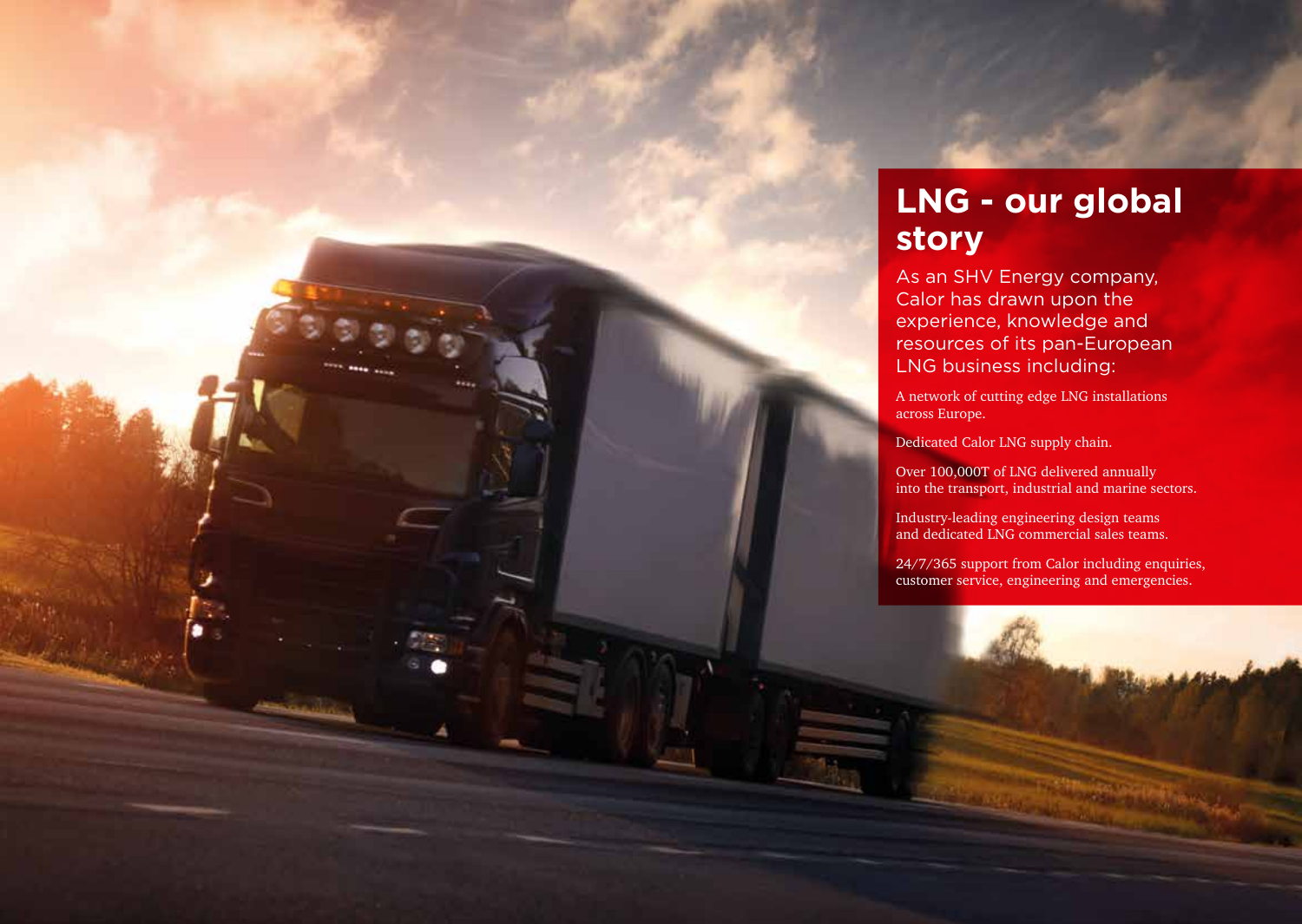# **Keep your bills and CO2 emissions down but your tank topped up**

With rising fuel costs and increasing focus on reducing emissions, the transport industry is under pressure to find alternative solutions to address these concerns.

For decades diesel has been the default option for vehicle fleets, and Heavy Goods Vehicles in particular. But with the advent of commercial vehicles powered by liquefied natural gas (LNG) all that is changing. Mainstream manufacturers including Iveco, Scania and Volvo now offer a choice of dedicated LNG-powered trucks that have comparable performance to diesel vehicles in terms of power, acceleration, and cruising speed.

A further development is the EC draft legislation that would require LNG fuelling stations to be installed every 400 km (about 250 miles) on the roads that make up the trans-European core network by 2020. When approved, this infrastructure will support the predicted demand for gas-powered vehicles.

With a planned infrastructure development in Ireland that includes refuelling locations in Belfast, Cork and Dublin adding to the already almost thirty LNG refuelling stations strategically located around the UK, six of which are Calor sites, transport planners and drivers need not worry about being stranded, regardless of whether they run a back-to-base or trunking operation. As the market grows Calor is looking to build upon this network by offering both public and private LNG refuelling stations across the country.

Looking further afield, in conjunction with our sister company PrimaLNG, we offer a pan-European network of LNG refuelling stations with sites currently in France, Belgium, Holland and Italy and more coming online.

LNG trucks are already in widespread use throughout the UK and mainland Europe. In fact, as the fastest-growing fossil fuel<sup>2</sup>, natural gas-powered vehicles are predicted to account for 20% of HGVs sold by the early  $2020s^3$ .





\*planned locations

 $1, 2018$ 

2 EIA International Energy Outlook 2016 3 Martin Flach - Iveco Product Director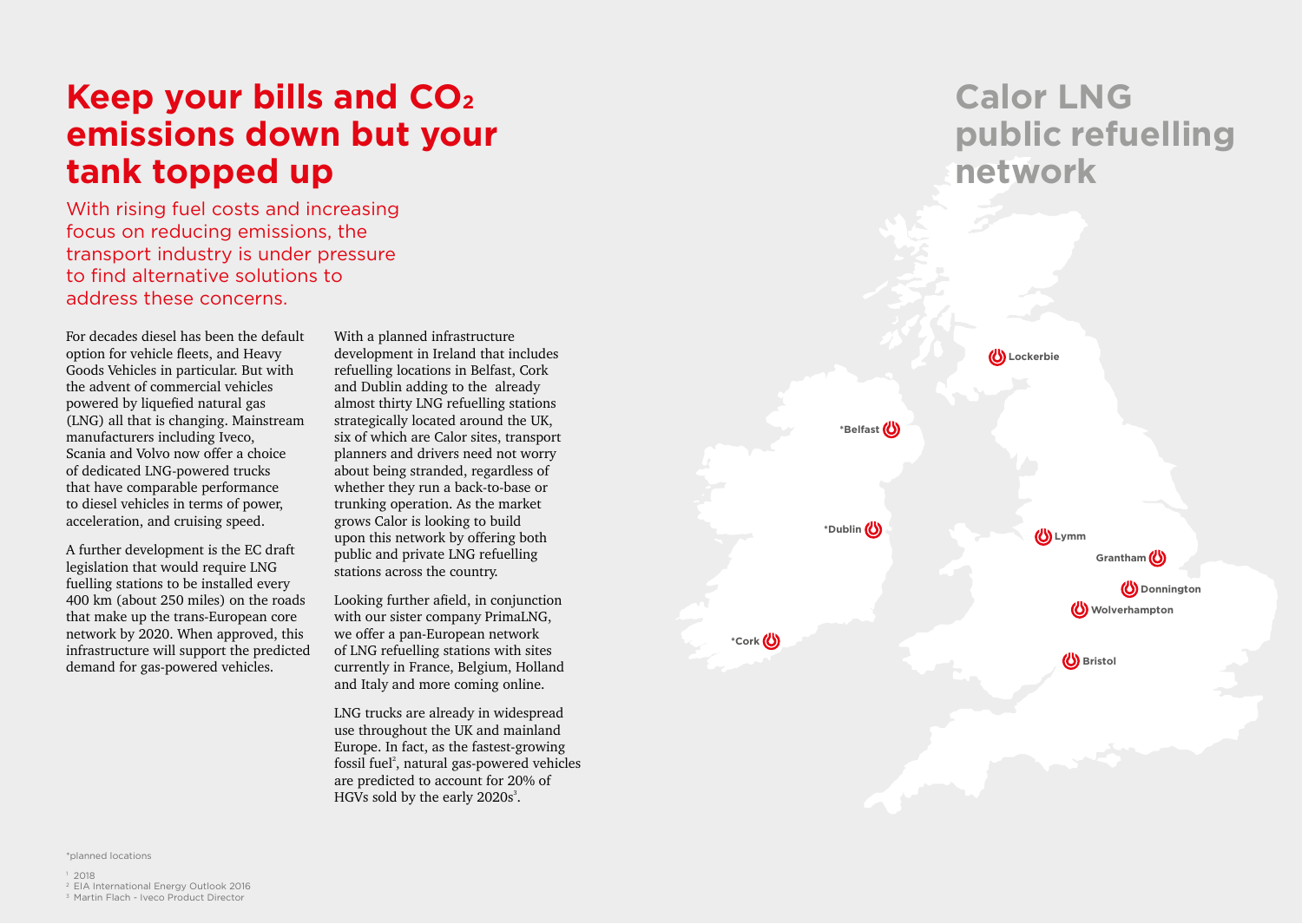Liquefied Natural Gas is, quite simply, natural gas in liquid form. Gas becomes liquid when cryogenically cooled to -162°C and takes up to 600 times less volume than natural gas, making it easier – and more cost-effective – to transport and store. Importantly, in its liquid state, LNG will not ignite.

## **What is LNG? LNG, what you need to know**

Here are just some of the benefits you can expect from switching your fleet to LNG.

**Cleaner** – Natural gas is the cleanest of all fossil fuels and cuts CO <sup>2</sup> emissions, whilst also drastically reducing NO x and other dangerous particulates. LNG is currently the only viable alternative to diesel for long haul haulage.

**Quieter** – With LNG engines, noise levels could be reduced, enabling your fleet to operate in areas where noise restrictions apply such as residential neighbourhoods and town centres.

**Environmental** – LNG doesn't represent the same risk as diesel in terms of leaks or contamination.

**Safer** – LNG is both non-toxic and non-corrosive. Its high combustion temperature of 650°C, more than twice that of diesel, means it cannot spontaneously combust. LNG is also lighter than air, so in the unlikely event of a leakage, rather than accumulate on the floor, it would immediately rise, drifting away from any possible ignition sources.

**Plentiful supply** – LNG is widely available worldwide, ensuring energy security, reducing dependence on oil-producing nations and leading to more stable pricing than other fuels.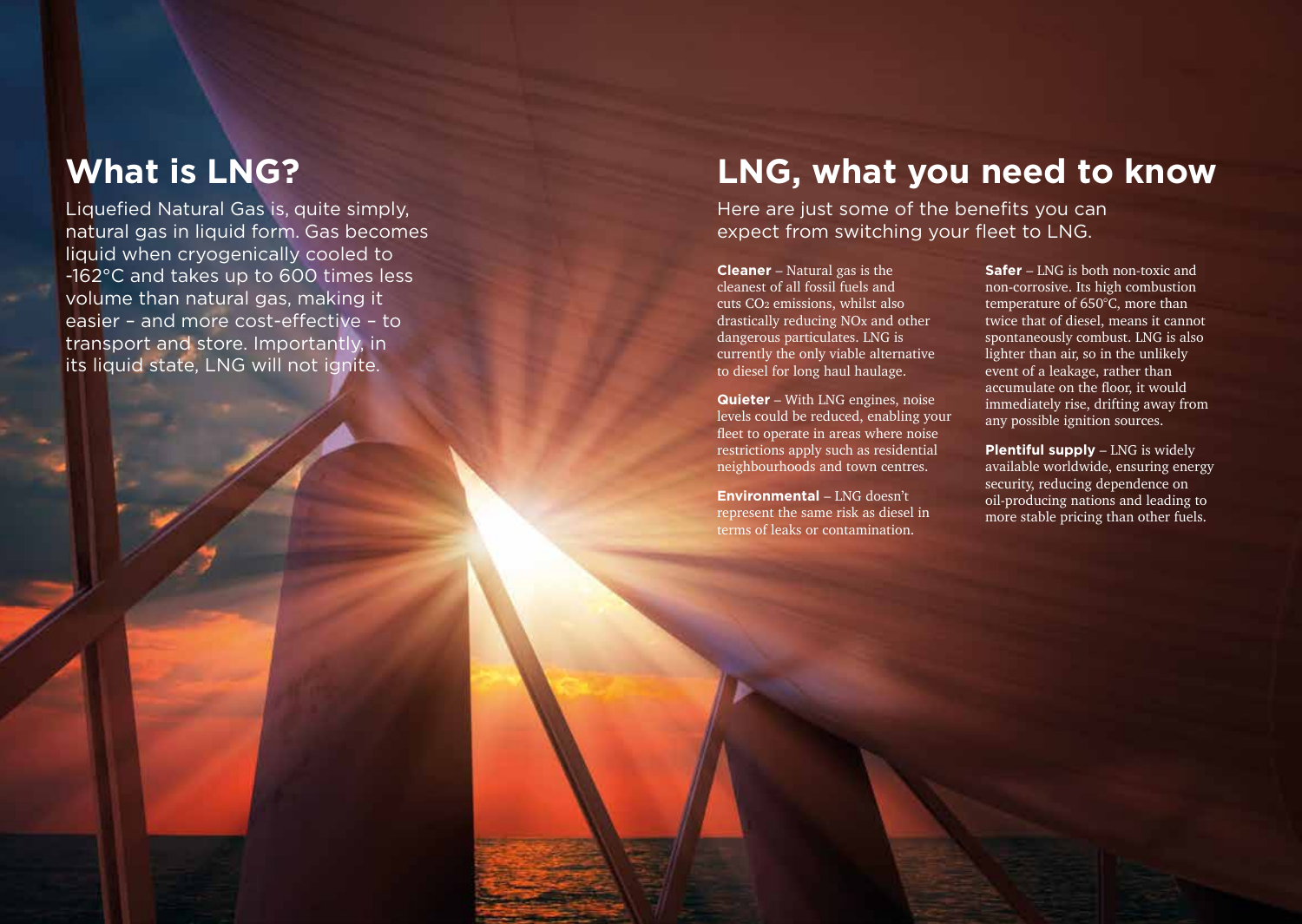



#### **Back-to-base refuelling**

For larger operations that have space for bunkering fuel on site\* , it may be viable for Calor to install an on-site refuelling station for businesses that operate ten or more LNG trucks.

Calor can offer a full turnkey solution from design to build and ongoing maintenance of the system.

The system deployed on a back-tobase site is part of an integrated solution from Calor whereby you get access to the network to support your gas fleet movements.

As part of the Calor solution, LNG stocks are remotely monitored by Calor and deliveries scheduled by our logistics team.

### **Quick and easy refuelling**

While drivers must wear Personal Protective Equipment (PPE) while taking on fuel that has been chilled to -260°F (-162°C), filling an LNG tank is otherwise as quick and easy as filling a diesel tank. LNG stations are designed in line with the latest international safety standards and include other parameters set by Calor's leading LNG design engineers who work closely with all vehicle manufacturers of gas vehicles.

All stations operated by Calor come with a fuel monitoring system that enables optimum deliveries of LNG or for refuelling data to be provided at the touch of a screen to an operator.

Analysis suggests that, on average, drivers of LNG trucks spend around 7 minutes at the fuel stop from entry to exit with the refuelling process itself taking about 4 minutes<sup>s</sup>.



## **Ready and waiting The Switch on to savings**

**Cost-effective** – Throughout the last couple of years, LNG pricing was on average 30% cheaper than diesel, making the move to gas a cost-effective solution.

**CO2 reductions** – Predictions show that HGVs powered by LNG can reduce carbon dioxide emissions by between 10 and 20% dependent upon duty cycle and vehicle type. LNG also has significantly fewer health and safety risks than its oilbased counterpart, due to its nontoxic and non-corrosive qualities.

### **Opportunity to win new**

**business contracts** – by helping your customers achieve their sustainability goals.

#### **Compliance with environmental**

**legislation** – As the latest generation of natural gaspowered vehicles is compliant with Euro VI emissions standards they automatically comply with Low Emission Zones (LEZ)

Calor offers a complete turnkey solution that makes it easy for you to switch. This encompasses design and installation, all maintenance (including replacement parts and labour), training, commissioning and an emergency callout service.

It all starts with an initial visit by one of our energy consultants who will review your current fleet requirements and fuel needs and advise whether you'd benefit from switching to a Calor LNG solution after taking account of your annual mileage, average fleet mpg, types of long haul routes and journey patterns.

### more cost effective with HGVs powered by LNG compared to diesel. up to 30%

\* Subject to site survey 5 Vos Logistics whitepaper